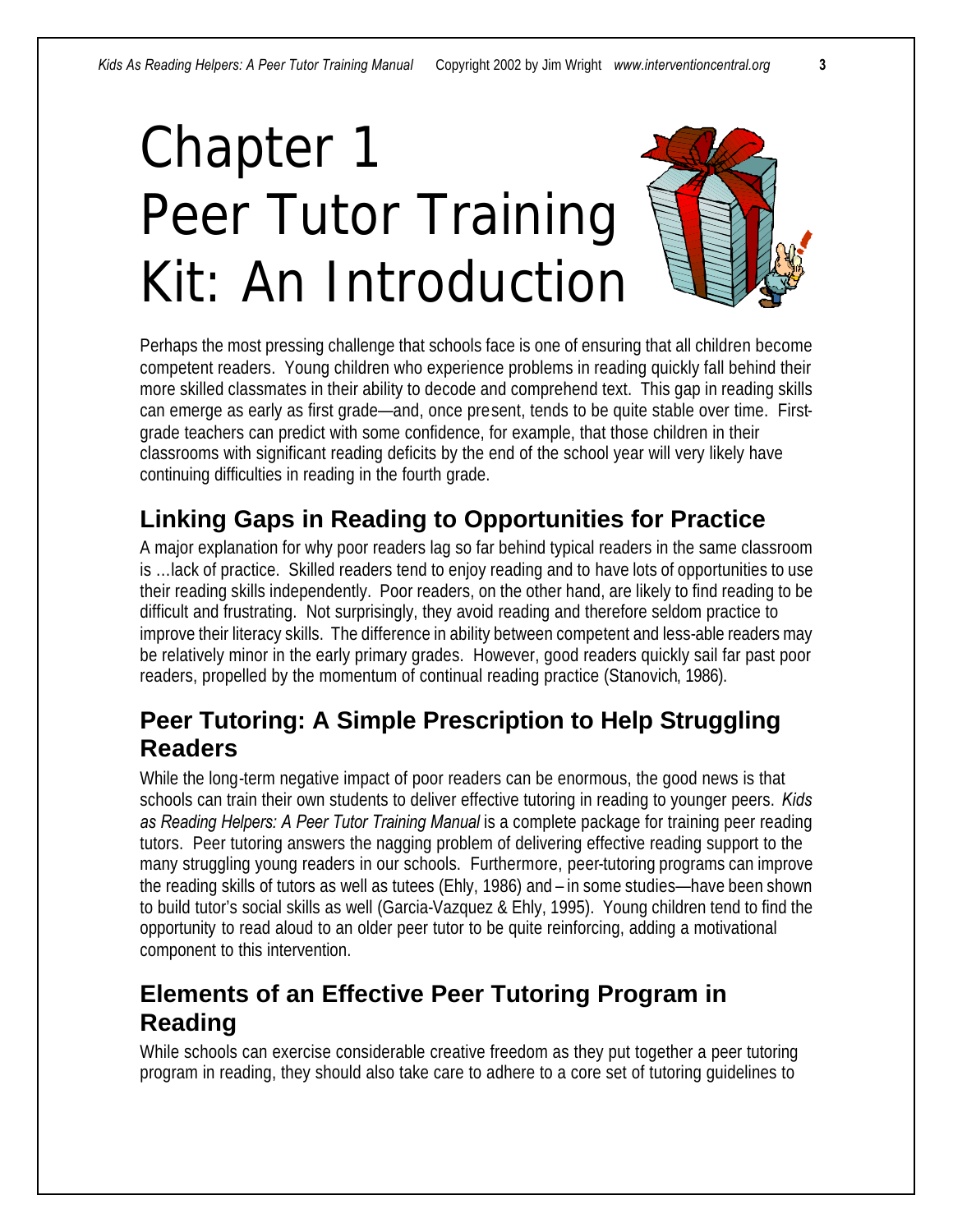ensure success (Garcia-Vazquez & Ehly, 1995). These guidelines include:

- *selecting peer-tutoring activities that supplement classroom instruction .* Peer tutors are not reading teachers, so they do not *teach* new reading skills. However, peer tutors are ideal for the role of 'reading helpers', who motivate and encourage struggling readers to practice reading skills that were previously taught. Just as important, the tutor can give immediate corrective feedback whenever the child being tutored makes a reading error.
- *providing thorough training to peer tutors in the essential elements of the tutoring process .* Peer tutors cannot carry out the key components of their tutoring assignment unless they have been carefully trained beforehand. Schools organizing a peer tutor training should assume that tutors require lessons in behavioral expectations (e.g., how to move politely and respectfully through the hallway to and from tutoring sessions), use of praise (e.g., congratulating the tutee on having read a difficult passage), and simple academic intervention strategies (e.g., paired reading or 'listening while reading').
- *ensuring that peer tutors have mastered the essentials of tutoring before allowing them to meet with their tutees.* When training tutors, schools should give them opportunities to practice, and to demonstrate their mastery of, the various skills taught. Trainers can exercise their imaginations to come up with fun ways that tutors can practice skills under the watchful eye of the trainer. Group responding, pairing off students to complete cooperative learning activities, and use of role-play are only some of the strategies through which students can be invited to 'show what they know'.
- *adopting research-based treatments to improve the reading skills of tutees.* Peer tutors can be especially useful in helping their tutees to develop fluency in reading. The peer-tutoring program outlined in this manual trains tutors to use one of two research-based instructional techniques ('paired reading' or 'listening while reading') that have been shown to increase reading fluency.

The importance of reading fluency to literacy skills was underscored in the recent report issued by the National Reading Panel (2000). In a comprehensive review of effective techniques for teaching students to read, the NRP concluded that "classroom practices that encourage repeated oral reading with feedback and guidance leads to meaningful improvements in reading expertise for students—for good readers as well as those who are experiencing difficulties (NRP, 2000, p.3-3).

• *conducting periodic 'tutoring integrity checks'.* The active treatment components of most effective peer tutoring programs consist of (1) activities that give the tutee lots of opportunities to practice targeted academic skills, (2) praise, and (3) the timely use of corrective feedback. Adults who supervise peer tutors should occasionally drop in to observe tutoring session, using a structured 'integrity checklist' to rate the quality of the tutoring. These periodic integrity checks can make the supervisor aware of tutors who might be lapsing from the prescribed tutoring format and need additional 'refresher' training to improve their tutoring skills.